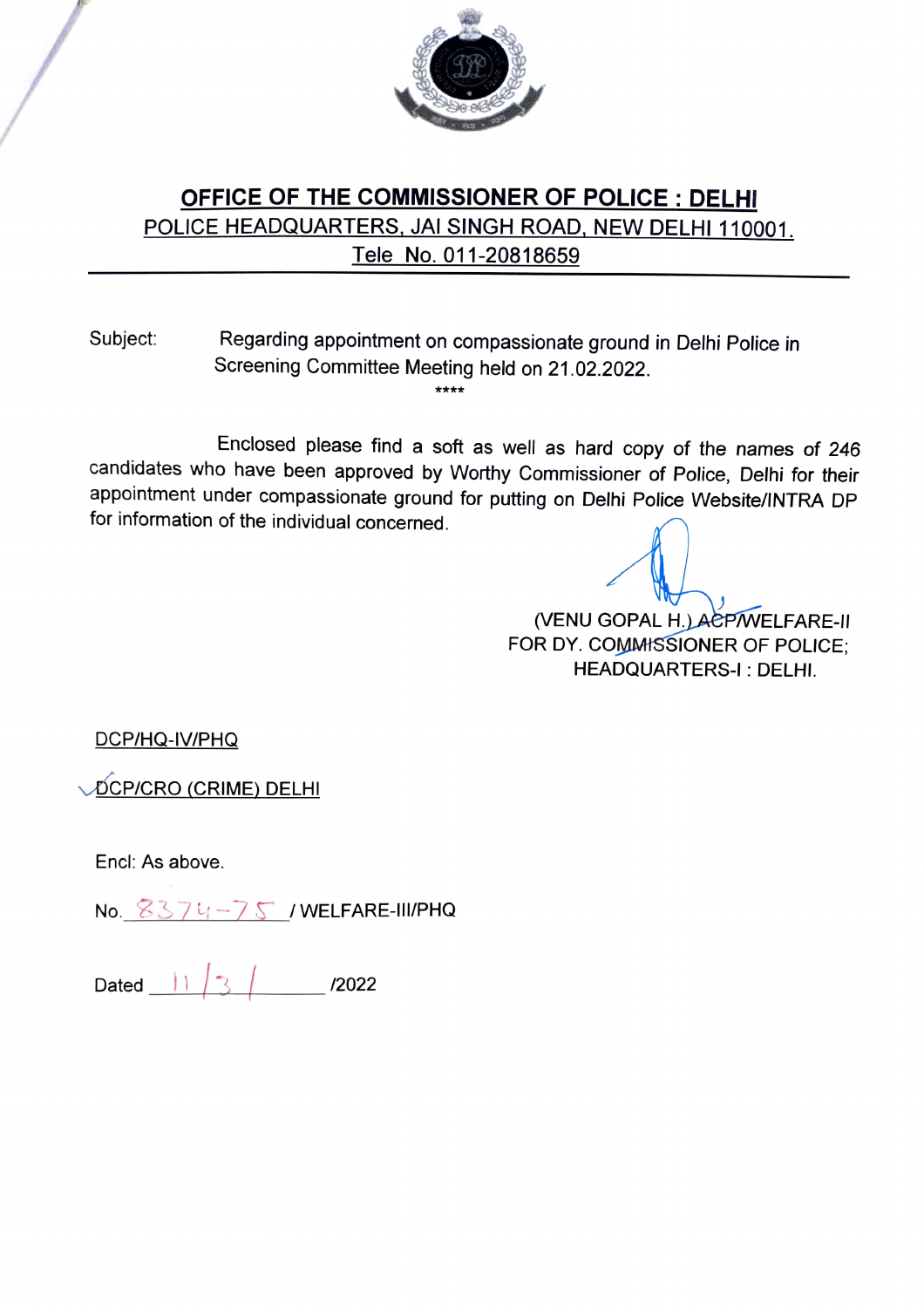## EXTRACT OF MINUTES OF MEETING OF COMPASSIONATE GROUND CASES HELD ON 21.02.2022

 The Screening Committee after examining each case carefully approved the appointment of the following candidates in Delhi Police on compassionate grounds to the posts as mentioned against each:-

| <b>Sl. No</b> | Rank, Name & No of                           | Name of               | <b>Relation with</b>     | Post          |
|---------------|----------------------------------------------|-----------------------|--------------------------|---------------|
|               | deceased/Ex-employee                         | Candidate             | Deceased/Ex.<br>Employee | Approved      |
| 1.            | Joginder<br>Singh,<br>Ct.<br>1984/E          | Harsh                 | Son                      | MTS (Cook)    |
| 2.            | Ct. Mohd. Haider Kazmi,<br>702/C             | Faizan Haider         | Son                      | $Ct.$ (Exe)   |
| 3.            | Ct. Sunil Kumar, 415/RB                      | Sagar                 | Son                      | $Ct.$ (Exe)   |
| 4.            | MTS Dharam Pal, No.<br>368/S                 | Praveen<br>Kumar      | Son                      | MTS (Sweeper) |
| 5.            | Ct. Bhoora Singh, 512/RB                     | Sandeep               | Son                      | $Ct.$ (Exe)   |
| 6.            | ASI Narayan Datt,                            | Nitin Sharma          | Son                      | $Ct.$ (Exe)   |
|               | 3149/PCR                                     |                       |                          |               |
| 7.            | HC Braham Prakash,<br>167/SE                 | Harsh                 | Son                      | Ct. (Exe)     |
| 8.            | Ct. Sinde Jagan Nath,<br>2192/Sec.           | Adesh Sinde           | Son                      | $Ct.$ (Exe)   |
| 9.            | HC(AWO) Anil Kumar,<br>203/Comn.             | Kartikey<br>Chauhan   | Son                      | $Ct.$ (Exe)   |
| 10.           | HC(Min.)<br>Guru<br>Dutt<br>Sharma, 2046/DAP | Ujjwal Sharma         | Son                      | $Ct.$ (Exe)   |
| 11.           | Ct. Rakesh Kumar Jeph,<br>7507/DAP           | Maya Devi             | Wife                     | $W/Ct.$ (Exe) |
| 12.           | HC Des Raj, 687/PCR                          | Kalash<br>Katnawar    | Son                      | MTS(W/C)      |
| 13.           | Ct. Jasraj Singh, 3429/T                     | Vikash Kumar          | Son                      | $Ct.$ (Exe)   |
| 14.           | Ct. Subhash Chander,<br>1039/SW              | Harsh Kumar           | Son                      | $Ct.$ (Exe)   |
| 15.           | Ct. Randhir Singh,<br>1087/W                 | Deshraj Yadav         | Son                      | $Ct.$ (Exe)   |
| 16.           | Ct. Sudesh, 704/N                            | Akshay Kumar          | Son                      | $Ct.$ (Exe)   |
| 17.           | Ct. Jagbir Singh,<br>3479/Sec.               | Ankush                | Son                      | $Ct.$ (Exe)   |
| 18.           | Ct. Dinesh Kumar,<br>2054/NW                 | Rahul Dahiya          | Son                      | $Ct.$ (Exe)   |
| 19.           | Ct. Prahlad Sahai Meena,<br>2707/W           | Girish Kumar<br>Meena | Son                      | $Ct.$ (Exe)   |
| 20.           | Ct. Sanjeev Kumar,<br>1842/NW                | Vishal                | Son                      | $Ct.$ (Exe)   |
| 21.           | MTS Mukhtyar Singh,<br>52/B                  | Rohan Kumar           | Son                      | $Ct.$ (Exe)   |
| 22.           | Yogesh<br>HC<br>Prakash<br>Gaur, 267/PHQ     | Rishabh Gaur          | Son                      | $Ct.$ (Exe)   |
| 23.           | Ct.(Dvr.) Chand Singh,<br>1334/NE            | Kaishav Maan          | Son                      | $Ct.$ (Exe)   |
| 24.           | SI(Dvr.) Suresh Singh,<br>5262/D             | Yuvraj Singh          | Son                      | $Ct.$ (Exe)   |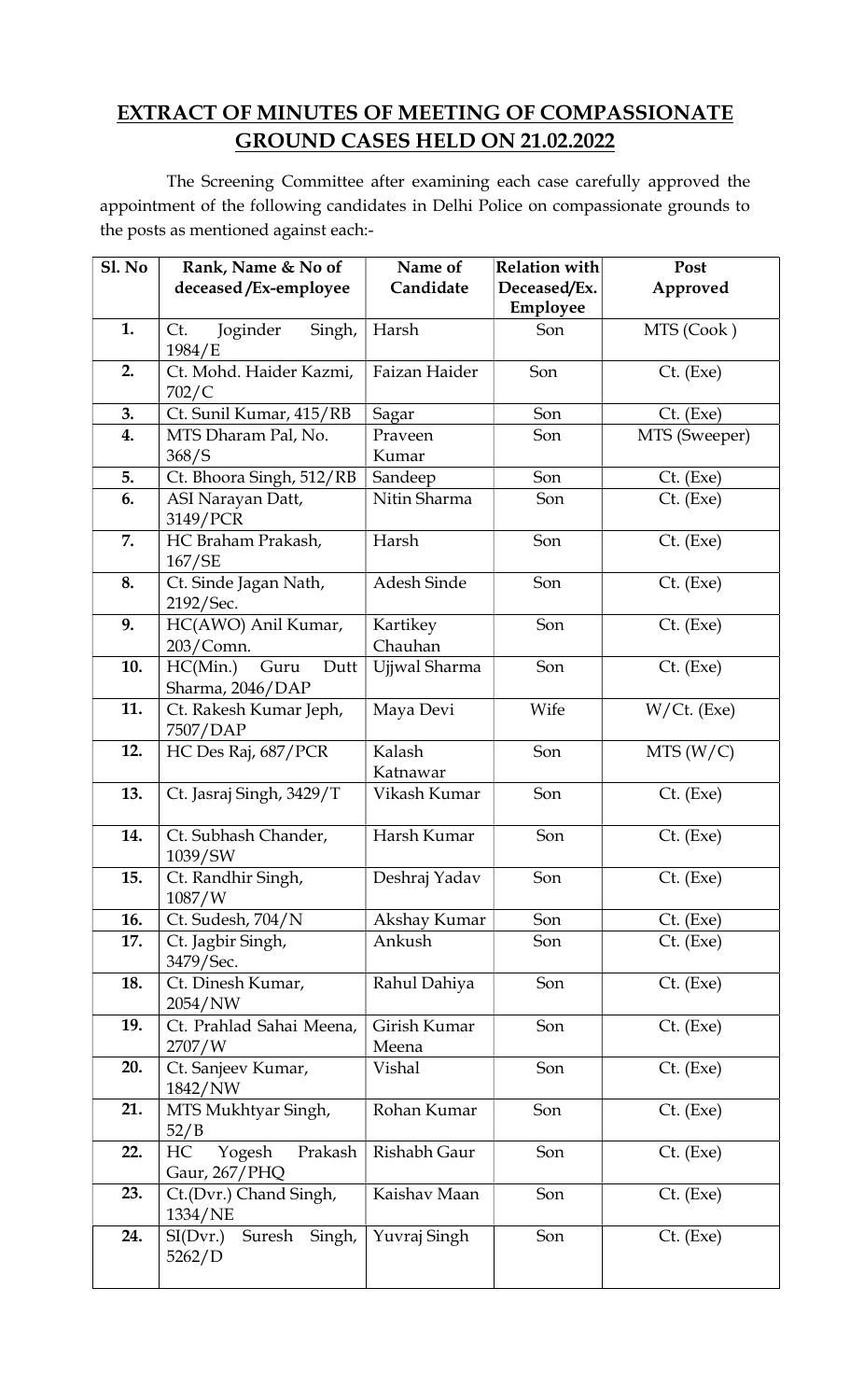| 25. | Rajender<br>Kumar,<br>Ct.<br>1567/SE       | Himanshu                        | Son            | $Ct.$ (Exe)                                       |
|-----|--------------------------------------------|---------------------------------|----------------|---------------------------------------------------|
| 26. | Ct. Shydan Singh, 5031/T                   | Saurabh Singh                   | <b>Brother</b> | $Ct.$ (Exe)                                       |
| 27. | ASI Ramesh Kumar C.N.,<br>692/Comn.        | Aswin Krishan<br>Nair           | Son            | $Ct.$ (Exe)                                       |
| 28. | HC Hans Raj, 2534/E                        | Gaurav                          | Son            | $Ct.$ (Exe)                                       |
| 29. | Naresh<br>ASI<br>Pal,<br>7171/Sec          | Kajal<br>Choudhary              | Daughter       | $W/$ Ct. (Exe)                                    |
| 30. | ASI(WO/LA) Baljeet<br>Singh, 1348/Comn.    | Yash                            | Son            | MTS (Cook)                                        |
| 31. | Ct.<br>Amit<br>Kumar<br>Khokhar, 11237/DAP | Manisha                         | Wife           | $W/Ct.$ (Exe)                                     |
| 32. | ASI Tej Singh, 4169/D                      | Praveen<br>Kumar                | Son            | $Ct.$ (Dvr)<br>(Subject to qualify trade<br>test) |
| 33. | HC Sunil Kumar Sharma,<br>399/NW.          | Rishabh<br>Sharma               | Son            | $Ct.$ (Exe)                                       |
| 34. | MTS Vegpal Singh,<br>674/C                 | Shubham<br>Kumar                | Son            | $Ct.$ (Exe)                                       |
| 35. | HC (Dvr.) Dayanand,<br>1958/W              | Sumit Dabas                     | Son            | MTS(W/C)                                          |
| 36. | ASI(WO) Ajay Kumar,<br>173/Comn.           | Anshul<br>Kaundal               | Son            | $Ct.$ (Exe)                                       |
| 37. | ASI Rajkumar, 2585/SE                      | Rishikesh<br>Rajkumar<br>Kohale | Son            | $Ct.$ (Exe)                                       |
| 38. | HC Gopi Chand, 1081/T                      | Deepesh Kr.                     | Son            | $Ct.$ (Exe)                                       |
| 39. | ASI Umesh Dutt,<br>5473/PCR                | Manish                          | Son            | $Ct.$ (Exe)                                       |
| 40. | Supvr./SI(Ops) Kishan<br>Chand, 3722/D     | Divraan Pawar                   | Son            | $Ct.$ (Exe)                                       |
| 41. | HC Badri Prasad Meena,<br>2201/SD          | Lokesh Kumar<br>Meena           | Son            | HC(Min)<br>(Subject to qualify<br>typing test)    |
| 42. | SI Jitender Kumar,<br>2677/D               | Rahul<br>Choudhary              | Son            | $Ct.$ (Dvr)<br>(Subject to qualify trade<br>test) |
| 43. | Ct. Pradeep Kumar,<br>1149/SHD             | Khushi Malik                    | Daughter       | $W/$ Ct. (Exe)                                    |
| 44. | Inspr.<br>Chhuttan<br>Lal<br>Meena, D/1314 | Komal Meena                     | Daughter       | $W/Ct.$ (Exe)                                     |
| 45. | ASI Kailash Chand,<br>440/SHD              | Pankaj<br>Kumar                 | Son            | $Ct.$ (Exe)                                       |
| 46. | HC Vijay Singh,<br>948/OND                 | Ravi                            | Son            | $Ct.$ (Exe)                                       |
| 47. | ASI Krishan Kumar,<br>1810/E               | Sanjeev<br>Sharma               | Son            | $Ct.$ (Exe)                                       |
| 48. | Ct. Rahul Kumar,<br>3004/W                 | Usha Kumari                     | Wife           | MTS (Dhobi)                                       |
| 49. | Ct. Vikram Kumar,<br>2682/NW               | Ravina Verma                    | Wife           | $W/Ct.$ (Exe)                                     |
| 50. | Shashank,<br>$R/Ct$ .<br>43865/PTC         | Apoorva                         | <b>Sister</b>  | $W/$ Ct. (Exe)                                    |
| 51. | Ct. Rameshwar<br>Dayal,<br>2902/SW         | Pradeep                         | Son            | $Ct.$ (Exe)                                       |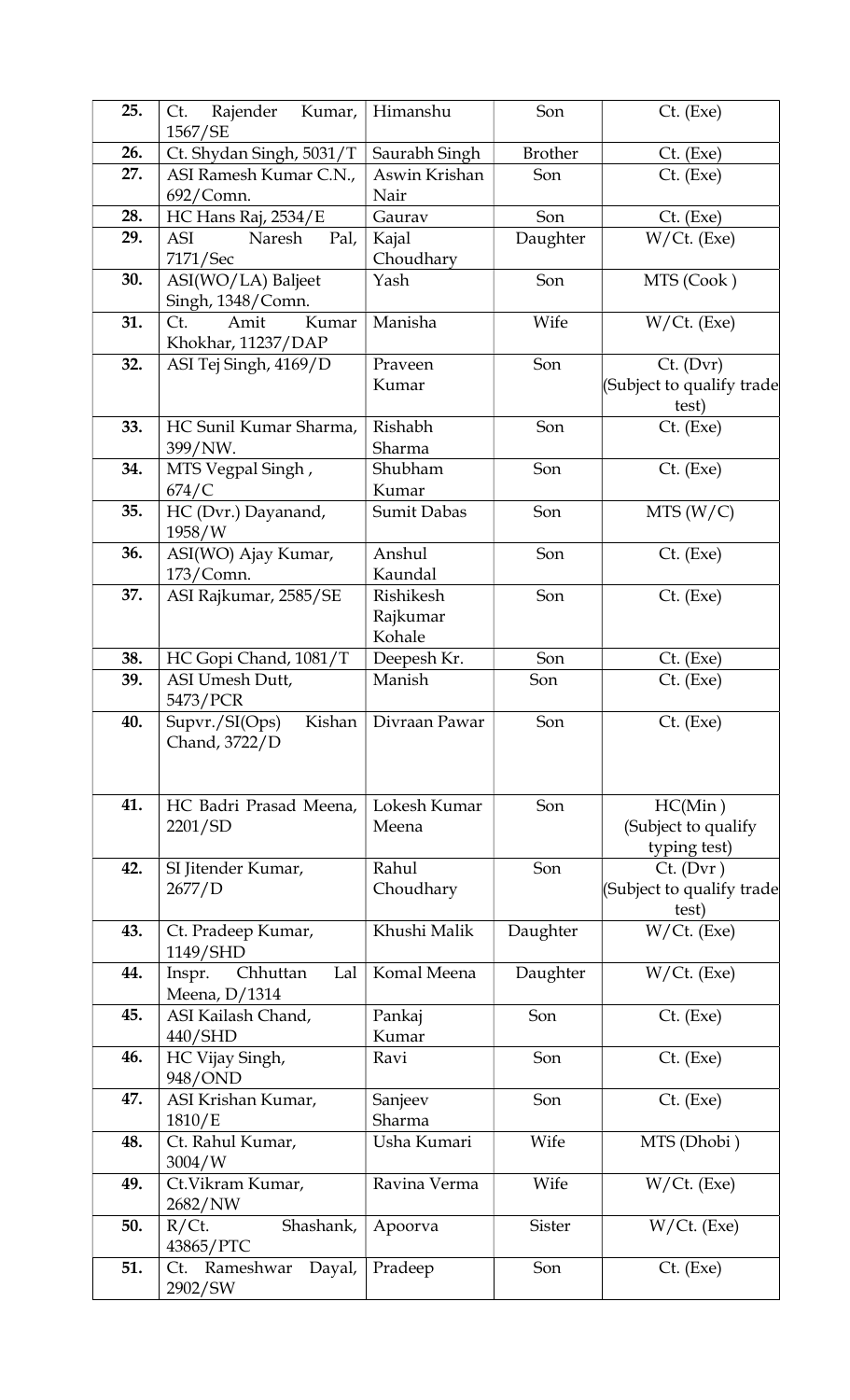| 52. | Ct. Aasheesh Saini,<br>5199/T                                   | Archana Saini         | Wife     | MTS (Daftri)                                      |
|-----|-----------------------------------------------------------------|-----------------------|----------|---------------------------------------------------|
| 53. | Ct. Banwari Lal Meena,                                          | Rekha Devi            | Wife     | $W/Ct.$ (Exe)                                     |
| 54. | 979/SHD<br>HC Rajender Bahadur@<br>Rajender Bisht,<br>845/Crime | Meena<br>Ashish Bisht | Son      | $Ct.$ (Exe)                                       |
| 55. | HC Satbir Singh,<br>190/CWC                                     | Aakash Rathee         | Son      | $Ct.$ (Exe)                                       |
| 56. | Ct. Ravi Parkash Yadav,<br>3026/PCR                             | Ronit Yadav           | Son      | $Ct.$ (Exe)                                       |
| 57. | Ct. Anil Kumar, 433/PTC                                         | Amita                 | Wife     | $W/Ct.$ (Exe)                                     |
| 58. | HC Rakesh Kumar,<br>6324/Sec.                                   | Neelam Devi           | Wife     | $W/Ct.$ (Exe)                                     |
| 59. | HC Jai Bhagwan,<br>1100/OD                                      | Ayush                 | Son      | $Ct.$ (Exe)                                       |
| 60. | Inspr Sanjeev Kumar<br>Yadav, D-I/144                           | Dhruv Yadav           | Son      | $Ct.$ (Exe)                                       |
| 61. | ASI<br>Tarsem<br>Lal,<br>6587/Sec.                              | Sourav                | Son      | $Ct.$ (Exe)                                       |
| 62. | ASI Ashok Pal Singh,<br>830/E                                   | Abhishek<br>Kumar     | Son      | $Ct.$ (Exe)                                       |
| 63. | HC Vijay Pal, 3163/E                                            | Sumit Kumar           | Son      | $Ct.$ (Exe)                                       |
| 64. | ASI<br>Kumar,<br>Raj<br>11511/PCR                               | Mohit Raj<br>Kumar    | Son      | $Ct.$ (Exe)                                       |
| 65. | HC Sanjay Kumar,<br>3511/SD                                     | Boola Devi<br>Yadav   | Wife     | $W/Ct.$ (Exe)                                     |
| 66. | ASI Ram Avtar, 4713/D                                           | Deepak Yadav          | Son      | $Ct.$ (Dvr)<br>(Subject to qualify trade<br>test) |
| 67. | MTS Meer Singh, 26/M                                            | Sahil                 | Son      | MTS (Cook)                                        |
| 68. | Ram<br>Ct.<br>Kisun,<br>1994/OND                                | Aditya Kumar          | Son      | Ct. (Exe)                                         |
| 69. | Manish<br>Kumar,<br>Ct.<br>5252/T                               | Anshu Yadav           | Wife     | $W/Ct.$ (Exe)                                     |
| 70. | ASI Radhey Shyam,<br>1481/T                                     | Hitesh<br>Dhankhar    | Son      | $Ct.$ (Exe)                                       |
| 71. | ASI P. Devaraju, 782/Sec.                                       | Varun D               | Son      | $Ct.$ (Exe)                                       |
| 72. | SI Satender Pal Singh,<br>3459/D                                | Ashish                | Son      | $Ct.$ (Exe)                                       |
| 73. | HC Rajbir Singh, 4416/T                                         | Prince                | Son      | $Ct.$ (Exe)                                       |
| 74. | Bijendra<br><b>ASI</b><br>Singh                                 | Prabhat Singh         | Son      | HC (Min)                                          |
|     | Dhama, 3111/D                                                   | Dhama                 |          | (Subject to qualify<br>typing test)               |
| 75. | HC<br>Joginder<br>Singh,<br>1087/OND                            | Anjali                | Daughter | $W/$ Ct. (Exe)                                    |
| 76. | HC Brahm Prakash,<br>253/SW                                     | Harsh                 | Son      | $Ct.$ (Exe)                                       |
| 77. | Kanhya<br>HC<br>Lal,<br>611/PCR                                 | Sanjay Singh          | Son      | $Ct.$ (Exe)                                       |
| 78. | HC Mahesh Chand,<br>11031/PCR                                   | Ankush<br>Chaprana    | Son      | $Ct.$ (Exe)                                       |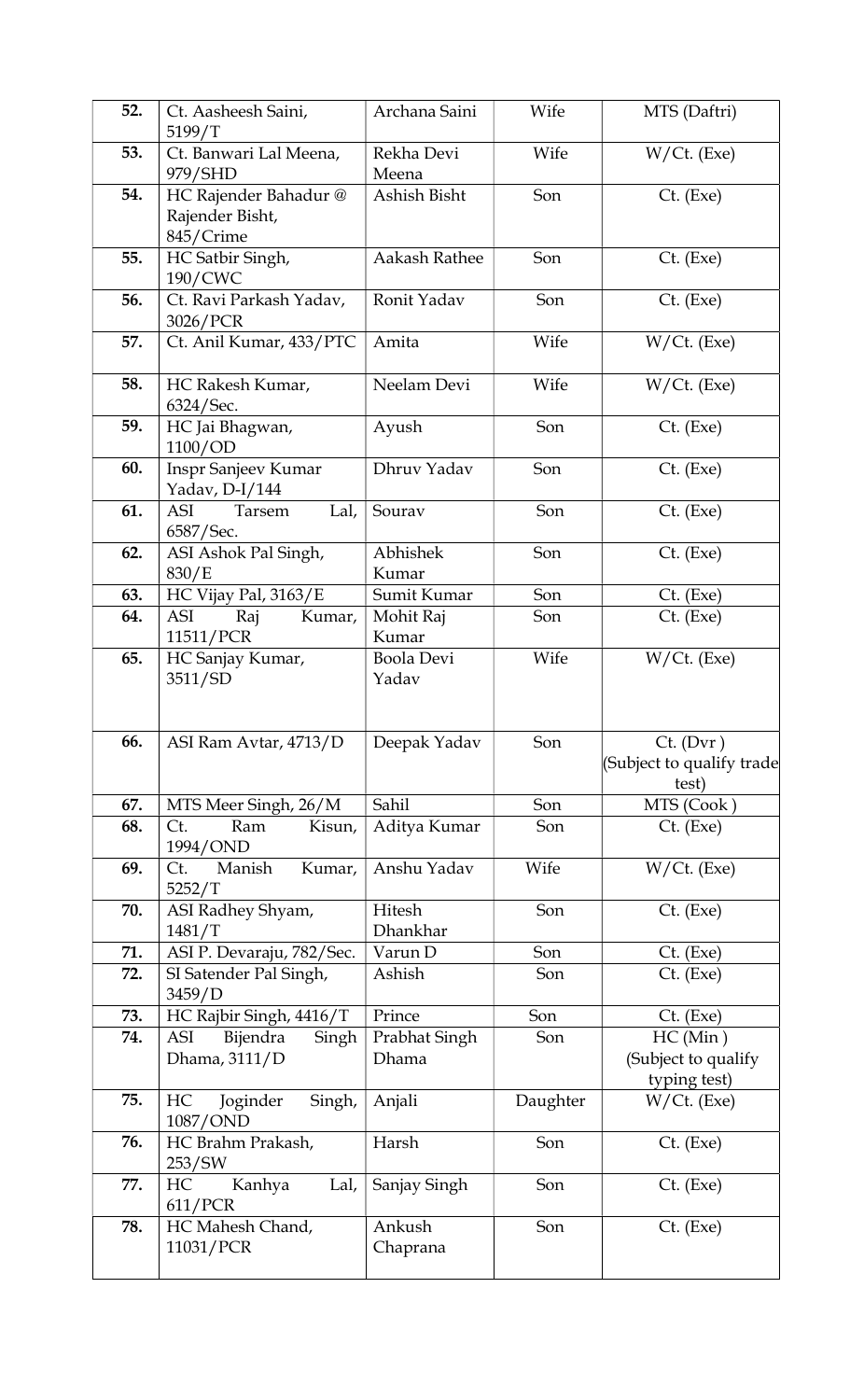| 79.  | Ct. Ajeet Singh, 944/ND               | Deepanshu            | Son      | $Ct.$ (Exe)                                         |
|------|---------------------------------------|----------------------|----------|-----------------------------------------------------|
| 80.  | HC Raj Singh, 987/SD                  | Krishan Kumar        | Son      | $Ct.$ (Exe)                                         |
| 81.  | MTS Ashok Kumar, 41/G                 | Deepanshu            | Son      | $Ct.$ (Exe)                                         |
| 82.  | HC Satish Kumar,<br>3310/T            | <b>Hemant Kumar</b>  | Son      | $Ct.$ (Exe)                                         |
| 83.  | HC Jai Singh, 1710/W                  | Sachin               | Son      | $Ct.$ (Exe)                                         |
| 84.  | SI Rajbir Singh, D/5538               | Sachin Dalal         | Son      | $Ct.$ (Exe)                                         |
| 85.  | HC Pramod Kumar,<br>3085/C            | Sandeep<br>Kumar     | Son      | MTS(Daftri)                                         |
| 86.  | HC Narendera<br>Prasad,<br>1394/T     | Vinod Kumar<br>Meena | Son      | $Ct.$ (Exe)                                         |
| 87.  | Subhash<br>SI<br>Chand,<br>1821/D     | Manish Kumar         | Son      | $Ct.$ (Exe)                                         |
| 88.  | ASI<br>Ramesh<br>Chander,<br>973/PTC  | Jitender Kr.         | Son      | $Ct.$ (Exe)                                         |
| 89.  | Ct. Birbal Ram, 2587/C                | Manisha<br>Janagal   | Wife     | $W/HC$ (Min)<br>(Subject to qualify<br>typing test) |
| 90.  | HC Manoj Kumar<br>Dhama,<br>1494/SHD  | Sargam<br>Ahlawat    | Wife     | MTS (Daftri)                                        |
| 91.  | ASI Anil Kumar, 252/SW                | Lakshay<br>Dhankar   | Son      | $Ct.$ (Exe)                                         |
| 92.  | <b>ACP Kamal Kant Hasija</b>          | Prateek Hasija       | Son      | Ct.(Exe.)                                           |
| 93.  | HC Devendra Kumar,<br>155/PCR         | Utkarsh Malik        | Son      | $Ct.$ (Exe)                                         |
| 94.  | HC Attar Singh, 858/C                 | Jatin Yadav          | Son      | $Ct.$ (Exe)                                         |
| 95.  | ASI Hirda Ram, 2485/C                 | Aman Kumar           | Son      | $Ct.$ (Exe)                                         |
| 96.  | ASI Dinesh Chandra<br>Sharma, 4521/D  | Dipanshu<br>Sharma   | Son      | HC (Min)<br>(Subject to qualify<br>typing test)     |
| 97.  | ASI(Dvr.) Ashok Kumar,<br>1930/C      | Rakesh Kumar         | Son      | $Ct.$ (Exe)                                         |
| 98.  | Krishan<br>ASI<br>Kumar<br>,205/Metro | Sandeep<br>Kadian    | Son      | $Ct.$ (Exe)                                         |
| 99.  | HC Ramkesh, 1075/T                    | Sandeep<br>Kumar     | Son      | MTS(W/C)                                            |
| 100. | HC Shishu Pal, 2408/NW                | Asha                 | Daughter | $W/Ct.$ (Exe)                                       |
| 101. | MTS Chand Singh, 165/S                | Rahul                | Son      | MTS (Sweeper)                                       |
| 102. | ASI<br>Babuji<br>George,<br>307/SD    | Beno Baji            | Son      | $Ct.$ (Exe)                                         |
| 103. | ASI Satyavir Singh,<br>3564/E         | Nidhi<br>Choudhary   | Daughter | $W/HC$ (Min)<br>(Subject to qualify<br>typing test) |
| 104. | ASI Krishan Kr., 355/NE               | Abhishek<br>Kumar    | Son      | $Ct.$ (Exe)                                         |
| 105. | ASI Anil Kumar,<br>71/NW              | Bhupesh              | Son      | $Ct.$ (Exe)                                         |
| 106. | ASI Om Prakash,<br>5110/OD            | Jagpal<br>Chhikara   | Son      | Ct. (Dvr)<br>(Subject to qualify trade<br>test)     |
| 107. | HC Dharamveer Singh,<br>1616/T        | Kavita               | Wife     | $W/Ct.$ (Exe)                                       |
| 108. | W/SI(Min.) Usha Rani<br>Madan, 896/D  | Harshit Madan        | Son      | $Ct.$ (Exe)                                         |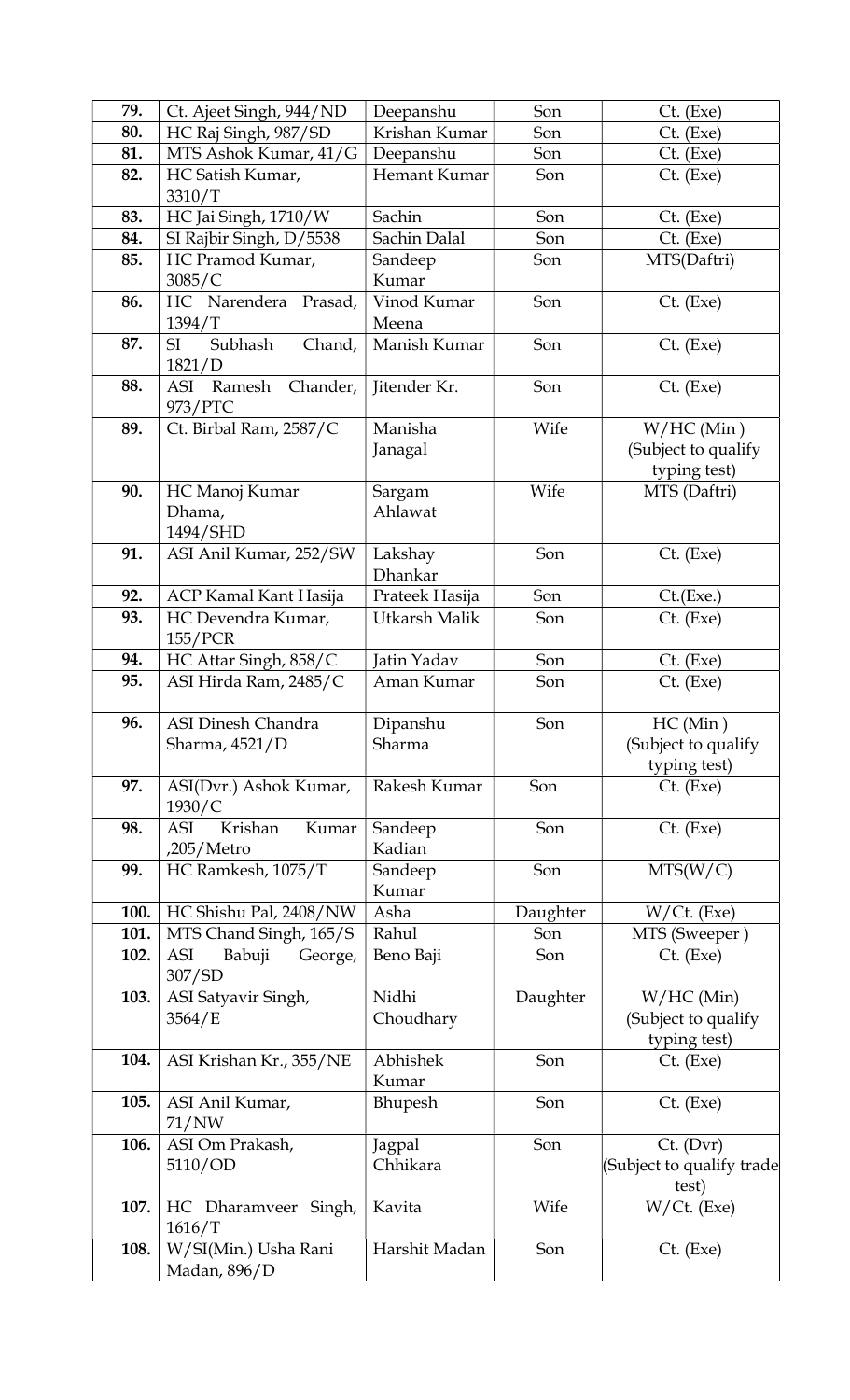| 109. | HC Rati Bhan, 2257/W      | Aarti                | Daughter | $W/Ct.$ (Exe)             |
|------|---------------------------|----------------------|----------|---------------------------|
| 110. | Vahid<br>ASI<br>Ahmad,    | Jakir Husain         | Son      | $Ct.$ (Exe)               |
|      | 1110/RB                   |                      |          |                           |
| 111. | ASI Biju J., 2811/C       | Avinash Biju         | Son      | $Ct.$ (Exe)               |
| 112. | HC Rohitash Meena,        | Kishor Kr.           | Son      | $Ct.$ (Exe)               |
|      | 7298/PCR                  | Meena                |          |                           |
| 113. | Ct. Sandeep Kumar,        | Priyanka             | Wife     | $W/HC$ (Min)              |
|      | 1867/SW                   |                      |          | (Subject to qualify       |
|      |                           |                      |          | typing test)              |
| 114. | HC Surender Singh         | Virpal               | Son      | $Ct.$ (Dvr)               |
|      | $,184/$ PTC               |                      |          | (Subject to qualify trade |
|      |                           |                      |          | test)                     |
| 115. |                           | Poonam               | Wife     |                           |
|      | SI Rajveer Singh, D/4224  |                      |          | $W/HC$ (Min)              |
|      |                           | Choudhary            |          | (Subject to qualify       |
|      |                           |                      |          | typing test)              |
| 116. | HC Mahesh Chand,          | Ravi Kumar           | Son      | $Ct.$ (Exe)               |
|      | 687/NE                    |                      |          |                           |
| 117. | MTS(Cook) Surinder        | Rohit Sharma         | Son      | $Ct.$ (Exe)               |
|      | Kumar, 25/C               |                      |          |                           |
| 118. | Ct. (Mtd.) Shri Bhagwan,  | Manav Sharma         | Son      | $Ct.$ (Exe)               |
|      | 1004/L                    |                      |          |                           |
| 119. | ASI Gulab Singh,          | Gaurav Faujdar       | Son      | $Ct.$ (Exe)               |
|      | 629/SE                    |                      |          |                           |
| 120. | ASI Ravinder Singh,       | Sachin               | Son      | $Ct.$ (Dvr)               |
|      | 292/RD                    | Chauhan              |          | (Subject to qualify       |
|      |                           |                      |          | trade test)               |
|      |                           |                      |          |                           |
| 121. | W/Rect.Ct.(Exe.)<br>Raj   | Chetan Sharma        | Son      | $Ct.$ (Exe)               |
|      | Rani, 45377/PTC           |                      |          |                           |
| 122. | Inspr.(MT) Madan Lal      | Neeraj Batra         | Son      | $Ct.$ (Exe)               |
|      | Batra, $D-I/24$           |                      |          |                           |
| 123. | ASI Satish Kr., 589 / PCR | Nishant Kumar        | Son      | $Ct.$ (Exe)               |
| 124. | HC Dhananjay Dubey,       | Ashutosh             | Son      | $Ct.$ (Exe)               |
|      | 1416/SD                   | Dubey                |          |                           |
| 125. | Ct. Parkash Chand,        | Rohit Kumar          | Son      | $Ct.$ (Exe)               |
|      | 3450/Sec.                 |                      |          |                           |
| 126. | Ct. Amar Pal Singh,       | Vikas Singh          | Son      | $Ct.$ (Exe)               |
|      | 4797/DAP                  |                      |          |                           |
| 127. | ASI Shish Ram, 648/N      | Abhishek             | Son      | $Ct.$ (Exe)               |
|      |                           | Kumar                |          |                           |
| 128. | MTS Babu Lal, 120/C       | Gagan                | Son      | MTS(Cook)                 |
| 129. | ASI Ghan Shyam Singh,     | <b>Bharat Nimesh</b> | Son      | $Ct.$ (Exe)               |
|      | 2041/PCR                  |                      |          |                           |
| 130. | HC Om Prakash,            | Mohit Kumar          | Son      | HC (Min)                  |
|      |                           |                      |          |                           |
|      | 3001/Sec.                 |                      |          | (Subject to qualify       |
|      |                           |                      |          | typing test)              |
| 131. | ASI<br>Asha<br>Nand,      | Harsh                | Son      | $Ct.$ (Exe)               |
|      | 8840/PCR                  |                      |          |                           |
|      |                           |                      |          |                           |
|      |                           |                      |          |                           |
| 132. | <b>HC Mahesh Chand</b>    | Satish Kumar         | Son      | MTS (Dhobi)               |
|      | Tyagi, 1978/SHD           | Tyagi (Phy.          |          |                           |
|      |                           | Challanged           |          |                           |
|      |                           | $52\%$               |          |                           |
| 133. | HC<br>Shiv<br>Kumar,      | Ankit Kumar          | Son      | $Ct.$ (Exe)               |
|      | 474/SHD                   |                      |          |                           |
|      |                           |                      |          |                           |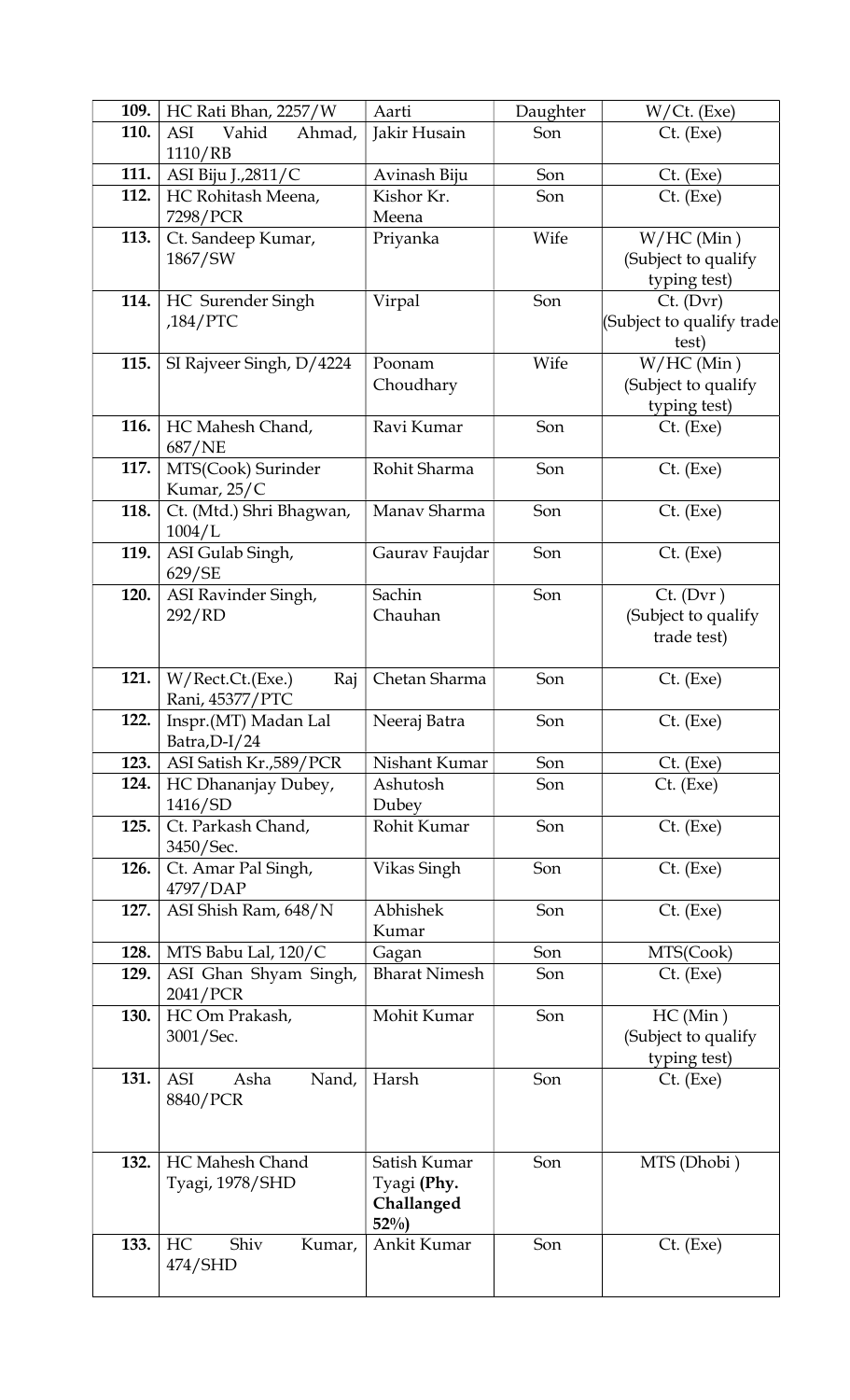| 134.        | W/ASI(Exe.)<br>Urmila,<br>319/NE           | Tejashav Raj<br>Gautam | Son  | $Ct.$ (Exe)                                         |
|-------------|--------------------------------------------|------------------------|------|-----------------------------------------------------|
| 135.        | HC Somvir, 358/Rly.                        | Amita                  | Wife | $W/HC$ (Min)<br>(Subject to qualify<br>typing test) |
| 136.        | HC<br>Rajender<br>Prasad,<br>1279/SW       | Rahul Katiwal          | Son  | HC (Min)<br>(Subject to qualify<br>typing test)     |
| 137.        | ACP Ajit Singh Tokas,<br>ACP/Security      | Nikhil Singh<br>Tokas  | Son  | $Ct.$ (Exe)                                         |
| 138.        | HC Ramesh Chander,<br>1008/RD              | Mukesh Kumar           | Son  | $Ct.$ (Exe)                                         |
| 139.        | HC Mahesh Kumar Arya,<br>684/DW            | Rajni                  | Wife | $W/HC$ (Min)<br>(Subject to qualify<br>typing test) |
| 140.        | HC Bal Kishan, 590/RD                      | Ayush Kumar            | Son  | $Ct.$ (Exe)                                         |
| 141.        | ASI<br>Suresh<br>Kumar,<br>8905/PCR        | Mohit Sidhu            | Son  | $Ct.$ (Exe)                                         |
| 142.        | ASI Satpal Singh, 226/T                    | Narender               | Son  | MTS (Daftri)                                        |
| 143.        | HC Thakur Anirudh Pd.<br>Singh, 7547 / PCR | Ranjan Kumar           | Son  | $Ct.$ (Exe)                                         |
| 144.        | ASI<br>Surender Kumar<br>Sharma, 3142/NW   | Abhijeet               | Son  | $Ct.$ (Exe)                                         |
| 145.        | ASI Dharam Singh,<br>511/RD                | Ashish                 | Son  | MTS(Cook)                                           |
| 146.        | W/SI(Exe.) Sarika<br>Sharma, D/2024        | Ramandeep<br>Kumar     | Son  | $Ct.$ (Exe)                                         |
| 147.        | HC Karamveer<br>Singh,<br>7478/PCR         | Sudarshan              | Son  | $Ct.$ (Exe)                                         |
| 148.        | ASI(WO) Rajesh Kumar<br>,265/Comn.         | Chander<br>Parkash     | Son  | $Ct.$ (Exe)                                         |
| 149.        | SI Ankit Chaudhary,<br>D/6021              | Prachi                 | Wife | $W/Ct.$ (Exe)                                       |
| 150.        | HC Khemender Kumar,<br>1546/N              | Hritik                 | Son  | $Ct.$ (Exe)                                         |
| 151.        | ASI Satpal, 19/C                           | Akshay Kumar<br>Sharma | Son  | $Ct.$ (Exe)                                         |
| 152.        | HC(Dvr.)<br>Krishan<br>Pal,<br>3894/PCR    | Gaurav<br>Madaan       | Son  | $Ct.$ (Exe)                                         |
| 153.        | HC Robin F.,980/N                          | Helen Robin            | Wife | $W/Ct.$ (Exe)                                       |
| 154.        | <b>ASI</b><br>Prem<br>Chand,<br>1433/PCR   | Rohan                  | Son  | $Ct.$ (Exe)                                         |
| 155.        | ASI Ved Prakash,<br>5178/OD                | Krishan                | Son  | $Ct.$ (Exe)                                         |
| 156.        | SI(WO)<br>Ishwar<br>Singh,<br>857/D        | Gaurav Yadav           | Son  | $Ct.$ (Exe)                                         |
| 157.        | HC Anil Kumar,<br>507/SHD                  | Ankur                  | Son  | $Ct.$ (Exe)                                         |
| 158.        | MTS Balram, 307/C                          | Ramesh<br>Sharma       | Son  | MTS (Dhobi)                                         |
| 159.        | HC Nirmal Kumar,<br>892/NW                 | Akash Sharma           | Son  | $Ct.$ (Exe)                                         |
| <b>160.</b> | Ct.Raj Kishan, 9757/PCR                    | Seema                  | Wife | MTS(Dhobi)                                          |
| 161.        | HC<br>Balraj<br>Singh,<br>10907/DAP        | Mohit                  | Son  | MTS (Cook)                                          |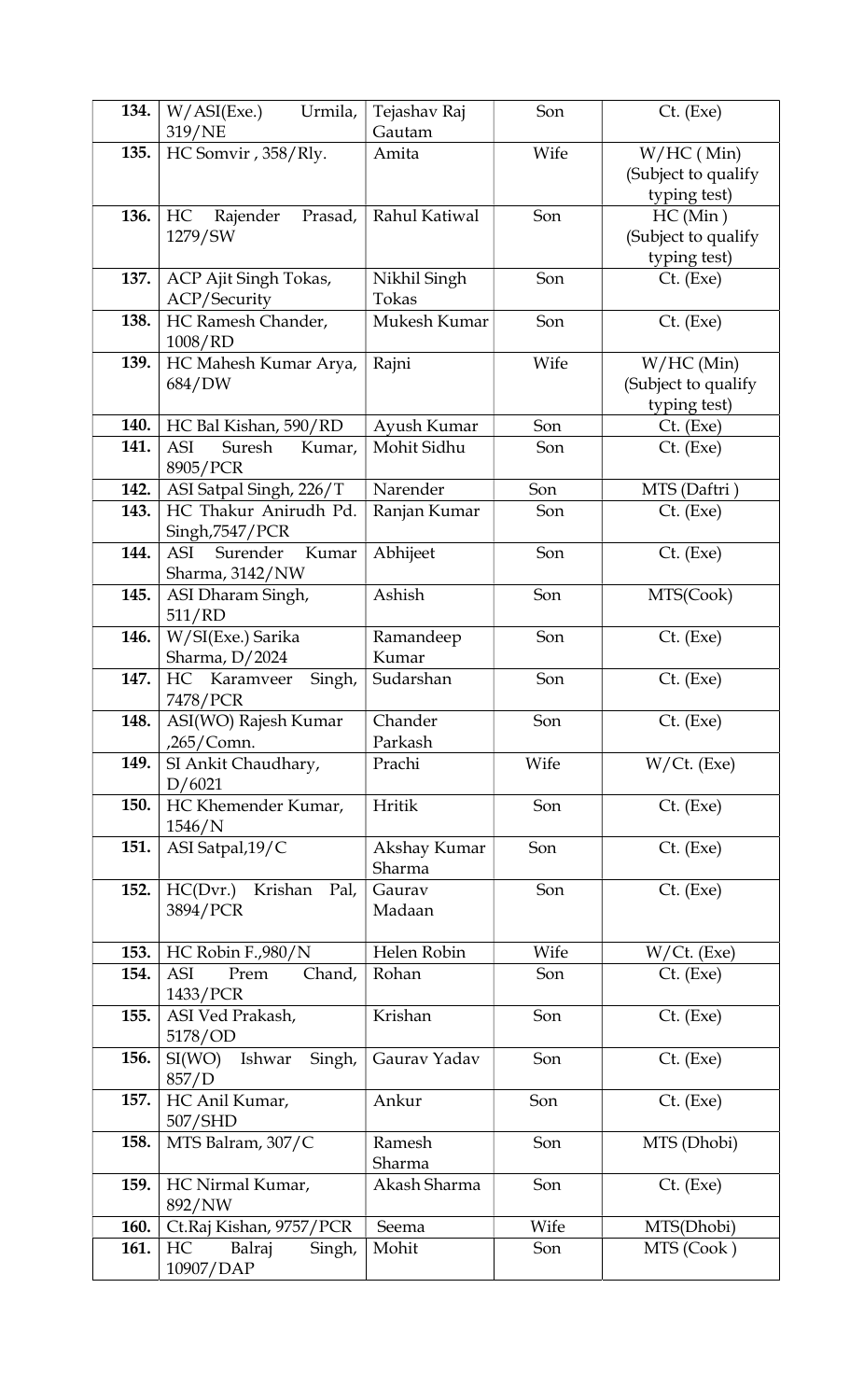| 162.        | HC Ajeet Singh, 1070/T            | Vijay Kumar    | Son            | $Ct.$ (Exe)         |
|-------------|-----------------------------------|----------------|----------------|---------------------|
| 163.        | ASI Ram Pravesh Ram,              | Ajay Kumar     | Son            | $Ct.$ (Exe)         |
|             | 848/RB                            |                |                |                     |
| 164.        | Kamble<br>Udhav<br>HC             | Mohit          | Son            | Ct. (Exe)           |
|             | Bapurao, 457/NW                   | Ajankikar      |                |                     |
| 165.        | MTS(Sweeper)<br>Anil              | Rama Devi      | Wife           | MTS (Daftri)        |
|             | Kumar, 601/S                      |                |                |                     |
| 166.        | Sharan,<br>ASI<br>Ganga           | Amit Kumar     | Son            | $Ct.$ (Exe)         |
|             | 325/W                             |                |                |                     |
| 167.        | ASI Satendra Singh,               | Vinayak Pratap | Son            | Ct. (Exe)           |
|             | 5697/PCR                          | Singh          |                |                     |
| 168.        | Mahesh<br>SI(Min.)<br>Kr.         | Ankit Bhardwaj | Son            | $Ct.$ (Exe)         |
|             | Sharma, $1/D$                     |                |                |                     |
| 169.        | Ct. Rajbir, 1115/SHD              | Pooja          | Daughter       | $W/Ct.$ (Exe)       |
| 170.        | Tirkey,<br>SI<br>Ramesh           | Aline Tirkey   | Daughter       | $W/$ Ct. (Exe)      |
|             | 6191/D                            |                |                |                     |
| 171.        | MTS Anil Kumar, 53/DH             | Gautam         | Son            | MTS (Cook)          |
| 172.        | ASI<br>Naresh<br>Kumar,           | Shubham        | Son            | $Ct.$ (Exe)         |
|             | 139/RD                            | Mudgil         |                |                     |
| 173.        | Ct. Khoob Singh, 961/E            | Deepak Kumar   | Son            | Ct. (Exe)           |
| 174.        | HC<br>Prem<br>Prakash,            | Lakshay        | Son            | $Ct.$ (Exe)         |
|             | 489/Sec.                          | Gautam         |                |                     |
|             |                                   |                |                |                     |
| 175.        | Ct. Ram Pal Yadav,                | Mamta Devi     | Wife           | $W/Ct.$ (Exe)       |
| 176.        | 1181/SD<br>ASI Satyaveer Singh,   | Kartik         | Son            | MTS(W/C)            |
|             | 520/W                             | Choudhary      |                |                     |
| 177.        | Ct. Jaideep, 2611/ND              | Menka          | Wife           | $W/Ct.$ (Exe)       |
|             | ASI Sant Lal, 193/SW              | Priya Gautam   | Daughter       | $W/HC$ (Min)        |
|             |                                   |                |                |                     |
| 178.        |                                   |                |                |                     |
|             |                                   |                |                | (Subject to qualify |
|             |                                   |                |                | typing test)        |
| 179.        | HC Ram Prasad Singh,              | Minesh         | Daughter       | MTS (Daftri)        |
|             | 1668/C                            |                |                |                     |
| 180.        | Vijay<br>Singh,<br>Ct.(Dvr.)      | Suman          | Wife           | W/Ct. (Exe)         |
| 181.        | 38/EOW                            | Prince Panwar  | Son            |                     |
|             | ASI Parveen Panwar,               |                |                | $Ct.$ (Exe)         |
| 182.        | 7731/PCR<br>HC Rishi Rosh, 399/SW | Ritesh Kataria | Son            | $Ct.$ (Exe)         |
| 183.        | ASI Mohan Lal,                    | Naveen Kumar   | Son            | HC(Min)             |
|             | 3161/SHD                          |                |                | (Subject to qualify |
|             |                                   |                |                | typing test)        |
| 184.        | W/Ct. Manisha,                    | Rohit Kumar    | <b>Brother</b> | $Ct.$ (Exe)         |
|             | 1851/OD                           |                |                |                     |
| 185.        | SI Randhir Singh, 302/D           | Payal          | Daughter       | $W/Ct.$ (Exe)       |
| 186.        | ASI Ramchander,                   | Parteek        | Son            | $Ct.$ (Exe)         |
|             | 298/RD                            |                |                |                     |
| 187.        | Ct. Aman Kr. Malik,               | Arun Malik     | <b>Brother</b> | Ct. (Dvr)           |
|             | 4653/T                            |                |                | (Subject to qualify |
|             |                                   |                |                | trade test)         |
|             |                                   |                |                |                     |
| 188.        | SI Udai Chand Sharma,             | Shiva Shish    | Son            | $Ct.$ (Exe)         |
|             | D-1399                            | Sharma         |                |                     |
| 189.        | HC Krishna Pal, 69/NE             | Nishant        | Son            | $Ct.$ (Exe)         |
| <b>190.</b> | HC<br>Madan<br>Kumar,             | Aditya Kumar   | Son            | $Ct.$ (Exe)         |
|             | 590/NE                            |                |                |                     |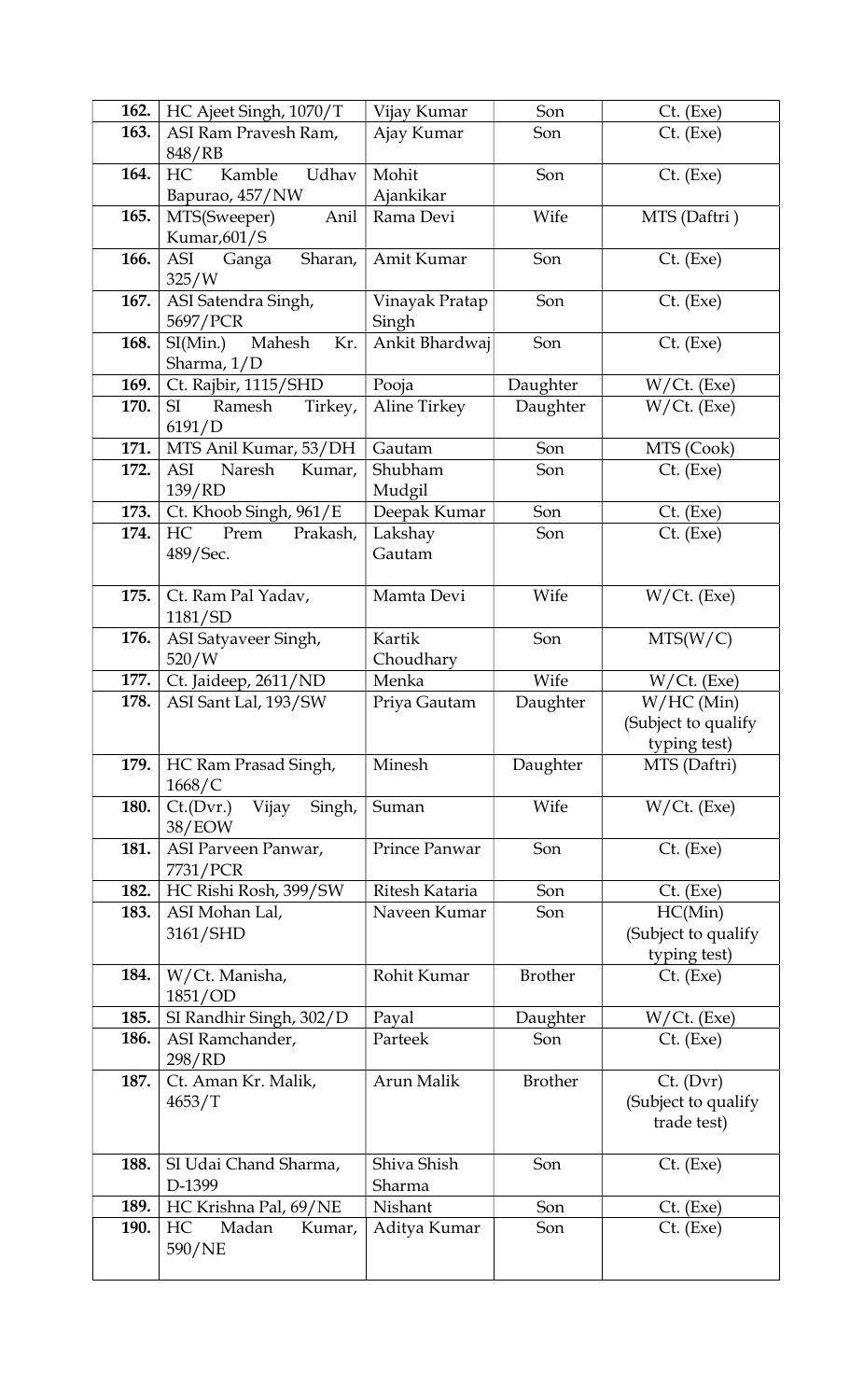| 191.        | SI Dineshan K,5354/D     | Neha K.            | Daughter | $W/HC$ (Min)        |
|-------------|--------------------------|--------------------|----------|---------------------|
|             |                          |                    |          | (Subject to qualify |
|             |                          |                    |          | typing test)        |
| 192.        | Ct. Rohin Malik,         | Anamika Bamal      | Wife     | $W/HC$ (Min)        |
|             | 1117/DAP                 |                    |          | (Subject to qualify |
|             |                          |                    |          | typing test)        |
| <b>193.</b> | HC Sanjiv Tyagi, 1744/N  | Mayur Tyagi        | Son      | MTS (Gardner)       |
| 194.        | HC Jagbir Singh, 2245/W  | Pinkoo             | Son      | $Ct.$ (Exe)         |
| 195.        | Ct.(Dvr.) Vinit Kumar,   | Sharmila           | Wife     | $W/$ Ct. (Exe)      |
|             | 4953/PCR                 |                    |          |                     |
| 196.        | ASI Raj Singh, 325/ND    | Nitesh Yadav       | Son      | Ct. (Exe)           |
| 197.        | ASI Om Singh, 158/N      | Aavek Goryan       | Son      | $Ct.$ (Exe)         |
| 198.        | HC Manbir Singh,         | Sagar              | Son      | $Ct.$ (Exe)         |
|             | 1315/SHD                 | Chaudhary          |          |                     |
|             |                          |                    |          |                     |
| 199.        | HC<br>Ram<br>Swaroop,    | Arun               | Son      | $Ct.$ (Exe)         |
|             | 575/ND                   |                    |          |                     |
| 200.        | ASI(Dvr.) Om Parkash,    | Aman               | Son      | MTS (Cook)          |
|             | 7051/PCR                 |                    |          |                     |
| 201.        | HC Ravinder Kumar,       | Rahul Yadav        | Son      | $Ct.$ (Exe)         |
|             | 622/DW                   |                    |          |                     |
|             |                          |                    |          |                     |
| 202.        | HC Chandra Pal, 805/RD   | Prince Chahar      | Son      | $Ct.$ (Exe)         |
| 203.        | ASI Birender Kumar,      | Himanshu           | Son      | MTS (Gardner)       |
|             | 103/OD                   |                    |          |                     |
| 204.        | ASI Jagdish Chander,     | Pankaj Kumar       | Son      | $Ct.$ (Exe)         |
|             | 2618/DW                  |                    |          |                     |
| 205.        | HC Riyaz Mohd., 2964/N   | Md. Danish         | Son      | $Ct.$ (Exe)         |
| 206.        | ASI Kulwant Singh,       | Mohit Kumar        | Son      | $Ct.$ (Exe)         |
|             | 6819/DAP                 |                    |          |                     |
| 207.        | Ct.Dharmpal Singh,       | Pradeep Kumar      | Son      | $Ct.$ (Exe)         |
|             | 584/PTC                  |                    |          |                     |
| 208.        | HC Kunwar Pardeep        | Nishant            | Son      | $Ct.$ (Exe)         |
|             | Yadav, 1446/NW           |                    |          |                     |
| 209.        | ASI Rajesh Kumar Singh,  | Ankit Kumar        | Son      | $Ct.$ (Exe)         |
|             | 3219/Sec.                |                    |          |                     |
| 210.        | Ct Surat Singh, 853/DW   | Deepanshu          | Son      | $Ct.$ (Exe)         |
| 211.        | SI Jagbir Singh, D-1307  | Pawan              | Son      | $Ct.$ (Dvr)         |
|             |                          | Chhikara           |          | (Subject to qualify |
|             |                          |                    |          | trade test)         |
| 212.        | ASI(RT) Deep Chand,      | Nikhilesh          | Son      | $Ct.$ (Exe)         |
|             | 1929/Comn.               |                    |          |                     |
| 213.        | HC(Dvr.) Rakesh Kumar,   | Vishal Kumar       | Son      | $Ct.$ (Exe)         |
|             | 9876/PCR                 |                    |          |                     |
| 214.        | ASI Jagdeep Singh,       | <b>Tirth Kumar</b> | Son      | Ct. (Exe)           |
|             | 638/Sec.                 |                    |          |                     |
| 215.        | Ct. Pardeep Kumar,       | Jyoti              | Wife     | $W/$ Ct. (Exe)      |
|             | 11003/DAP                |                    |          |                     |
| 216.        | Ct. Deepak, 2821/T       | Pooja Kumari       | Wife     | $W/HC$ (Min)        |
|             |                          |                    |          | (Subject to qualify |
|             |                          |                    |          | typing test)        |
| 217.        | Ct. Paras Singh, 1702/SD | Pardeep            | Son      | MTS (Gardner)       |
|             |                          | Kumar              |          |                     |
| 218.        | Ct. Chander Shekhar,     | Anuj Gaur          | Son      | MTS(W/C)            |
|             | 1184/NE                  |                    |          |                     |
|             |                          |                    |          |                     |
|             |                          |                    |          |                     |